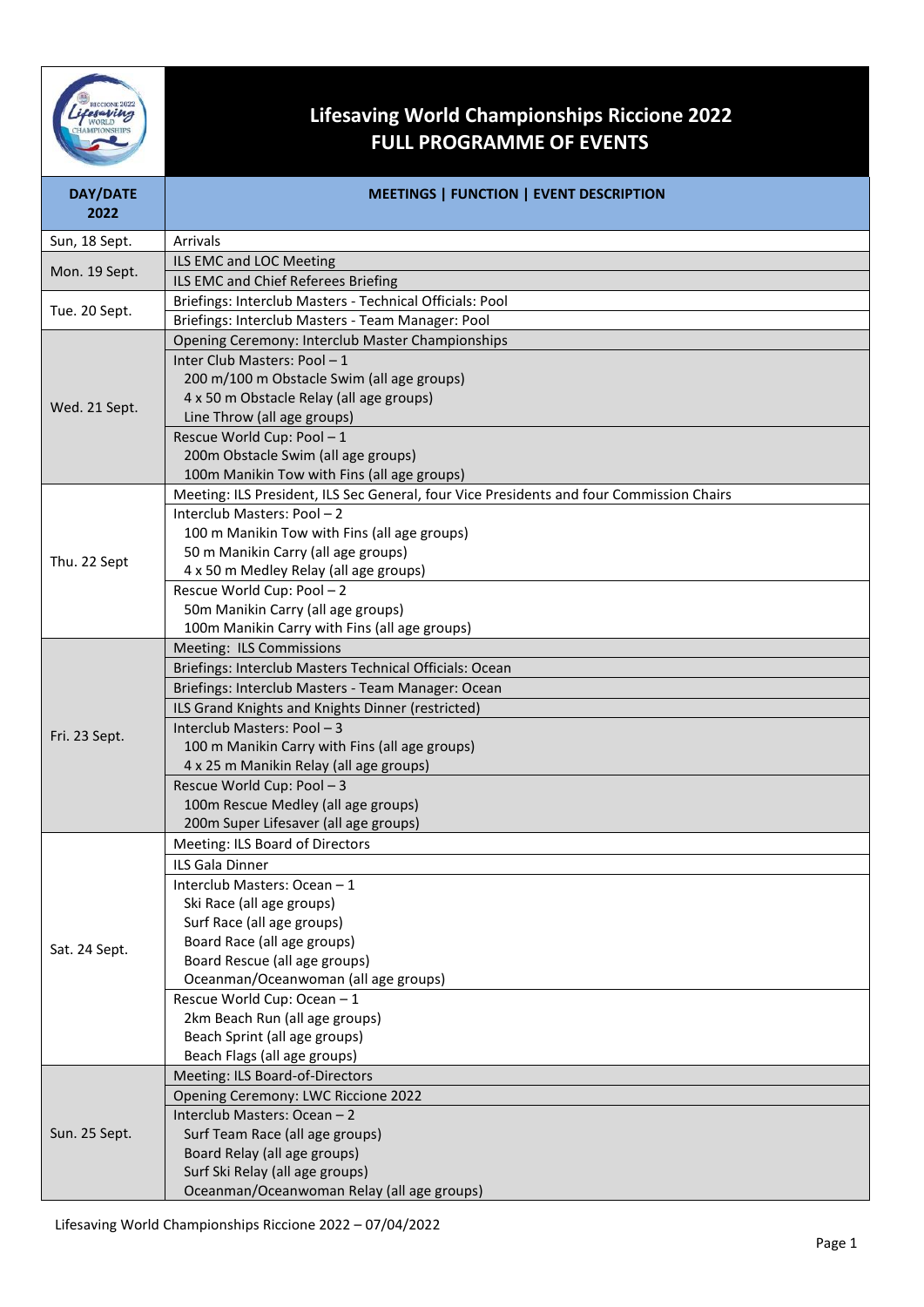

## **Lifesaving World Championships Riccione 2022 FULL PROGRAMME OF EVENTS**

|               | Rescue World Cup: Ocean - 2                                         |
|---------------|---------------------------------------------------------------------|
|               | Ski Race (all age groups)                                           |
|               | Board Race (all age groups)                                         |
| Mon. 26 Sept. | Workshop: National Teams Medical Staff                              |
|               | Briefing: National Team Open and Youth - Team Managers Ocean & Pool |
|               | Briefing: National Team Open and Youth - Technical Officials Pool   |
|               | Interclub Masters: Ocean - 3                                        |
|               | 1 & 2 Km Beach Run (all age groups)                                 |
|               | Beach Sprint (all age groups)                                       |
|               | Beach Relay (all age groups                                         |
|               | Beach Flags (all age groups)                                        |
|               | Interclub Masters closing ceremony after last final                 |
|               | Rescue World Cup: Ocean - 3                                         |
|               | Surf Race (all age groups)                                          |
|               | Oceanman/Oceanwoman (all age groups)                                |
|               | Closing Party: Interclub Masters                                    |
|               | National Teams Youth: Ocean - 1                                     |
|               | Oceanman/Oceanwoman (Men & Women)                                   |
|               | Board Rescue (Men & Women)                                          |
|               | Beach Sprint (Men & Women)                                          |
| Tue. 27 Sept. | Beach Relay (Men & Women)<br>National Teams Open: Pool - 1          |
|               | 200 m Obstacle Swim (Men & Women)                                   |
|               | 4 x 50 m Obstacle Relay (Men & Women)                               |
|               | Line Throw (Men & Women)                                            |
|               | 100 m Manikin Tow with Fins (Men & Women)                           |
|               | National Teams Youth: Ocean - 2                                     |
|               | Board Race (Women)                                                  |
|               | Surf Ski Race (Men)                                                 |
|               | Rescue Tube Rescue (Men & Women)                                    |
|               | Oceanman/ Oceanwoman Relay (Men & Women)                            |
| Wed. 28 Sept. | Beach Flags (Men & Women)                                           |
|               | National Teams Open: Pool - 2                                       |
|               | 50 m Manikin Carry (Men & Women)                                    |
|               | 4 x 25 m Manikin Relay (Men & Women)                                |
|               | 200 m Super Lifesaver (Men & Women)                                 |
|               | 4 x 50m Medley Relay (Men & Women)                                  |
| Thu. 29 Sept. | National Teams Youth: Ocean - 3                                     |
|               | Board Race (Men)                                                    |
|               | Surf Ski Race (Women)                                               |
|               | Surf Race (Men & Women)<br>Ocean Lifesaver Relay (Mixed)            |
|               | National Teams Open: Pool - 3                                       |
|               | 100m Rescue Medley (Men& Women)                                     |
|               | 100 m Manikin Carry with Fins (Men & Women)                         |
|               | 4 x 50m Pool Lifesaver Relay (Mixed)                                |
|               | Technical Officials Thankyou function                               |
|               | National Teams Open: Ocean - 1                                      |
| Fri. 30 Sept. | Oceanman/Oceanwoman (Men & Women)                                   |
|               | Board Rescue (Men & Women)                                          |
|               | Beach Sprint (Men & Women)                                          |
|               | Beach Relay (Men & Women)                                           |
|               | National Teams Youth: Pool - 1                                      |
|               |                                                                     |